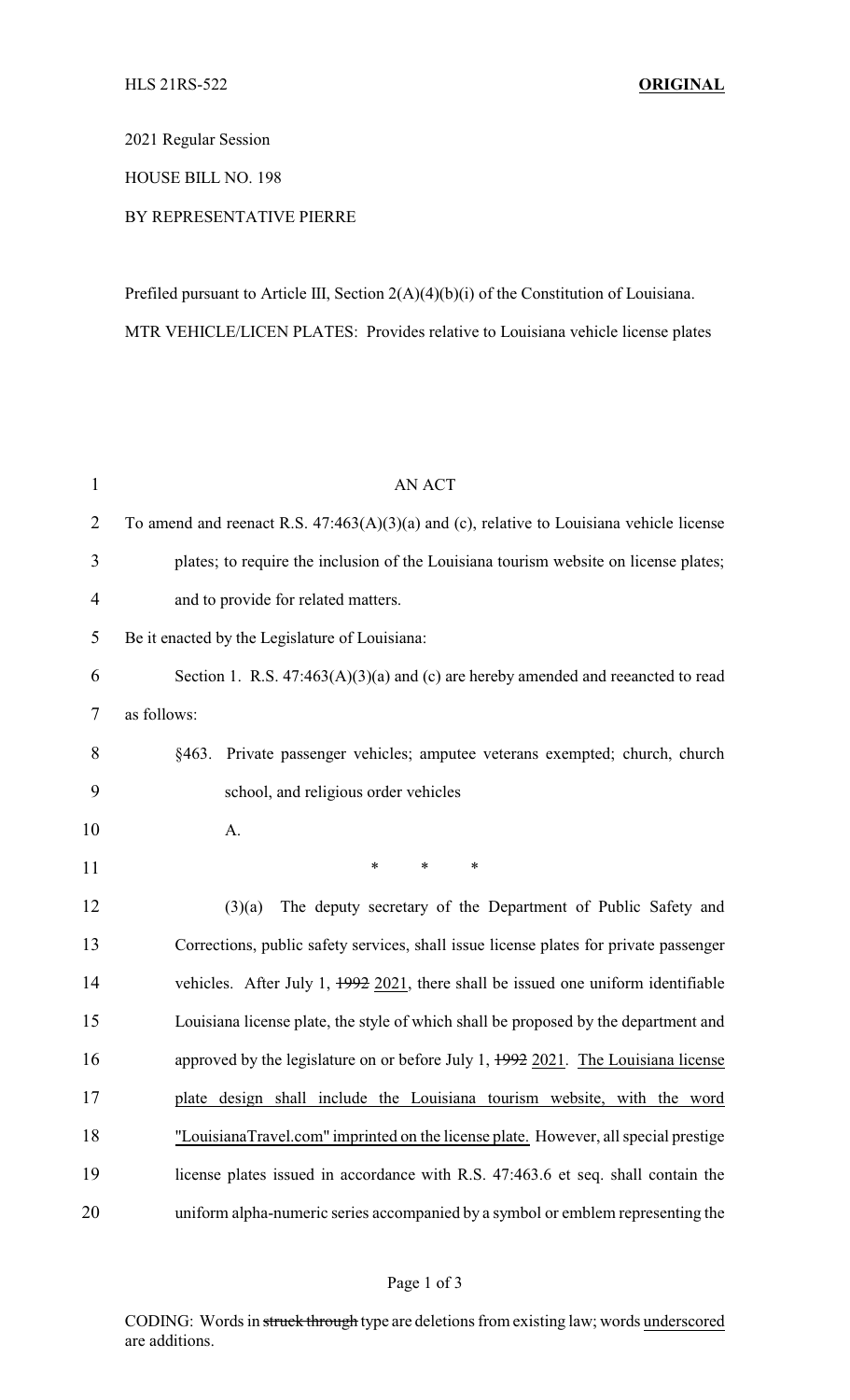organization requesting such plate, and, on and after January 1, 2019, the international symbol of accessibility, upon request, if the applicant is eligible in accordance with the provisions of R.S. 47:463.4. All prestige license plates issued after August 15, 1999, shall include a handling charge of three dollars and fifty cents to offset the administrative costs of the department for the issuance of such plates. 6 \* \* \* (c) The secretary of the Department of Public Safety and Corrections shall issue one uniform identifiable license plate for privately owned personal trucks, commonly referred to as pick-up trucks, which shall contain the phrase "Sportsman's Paradise" imprinted on the bottom and shall contain the Louisiana tourism website, "LouisianaTravel.com". A plate shall be issued in accordance with the provisions 12 of this Subparagraph for all new registrations after January 1, 2004 2022. 13 \* \* \*

## DIGEST

The digest printed below was prepared by House Legislative Services. It constitutes no part of the legislative instrument. The keyword, one-liner, abstract, and digest do not constitute part of the law or proof or indicia of legislative intent. [R.S. 1:13(B) and 24:177(E)]

| HB 198 Original | 2021 Regular Session | Pierre |
|-----------------|----------------------|--------|
|                 |                      |        |

**Abstract:** Requires the Louisiana license plate to include the Louisiana tourism website, "LouisianaTravel.com".

Present law requires the deputy secretary of the Dept. of Public Safety and Corrections (DPS&C), public safety services, to issue one uniform identifiable La. license plate for private passenger vehicles. Present law requires the style of the license plate to be proposed by the department and approved by the legislature on or before July 1, 1992.

Proposed law modifies present law by requiring the style to be proposed by the department and approved by the legislature on or before July 1, 2021.

Present law requires all special prestige license plates contain the uniform alpha-numeric series accompanied by a symbol or emblem representing the organization requesting the plate and, if requested and eligible in accordance with present law, requires the international symbol of accessability on or after Jan. 1, 2019. Present law requires all prestige license plates issued after Aug. 15, 1999 include a handling charge of \$3.50 to offset the administrative costs of the DPS&C for the issuance of such plates.

Proposed law retains present law and requires the La. license plate to include the La. tourism website, LouisianaTravel.com.

Present law requires the secretary of the DPS&C to issue one uniform identifiable license plate for privately owned personal trucks to contain the phrase "Sportsman's Paradise"